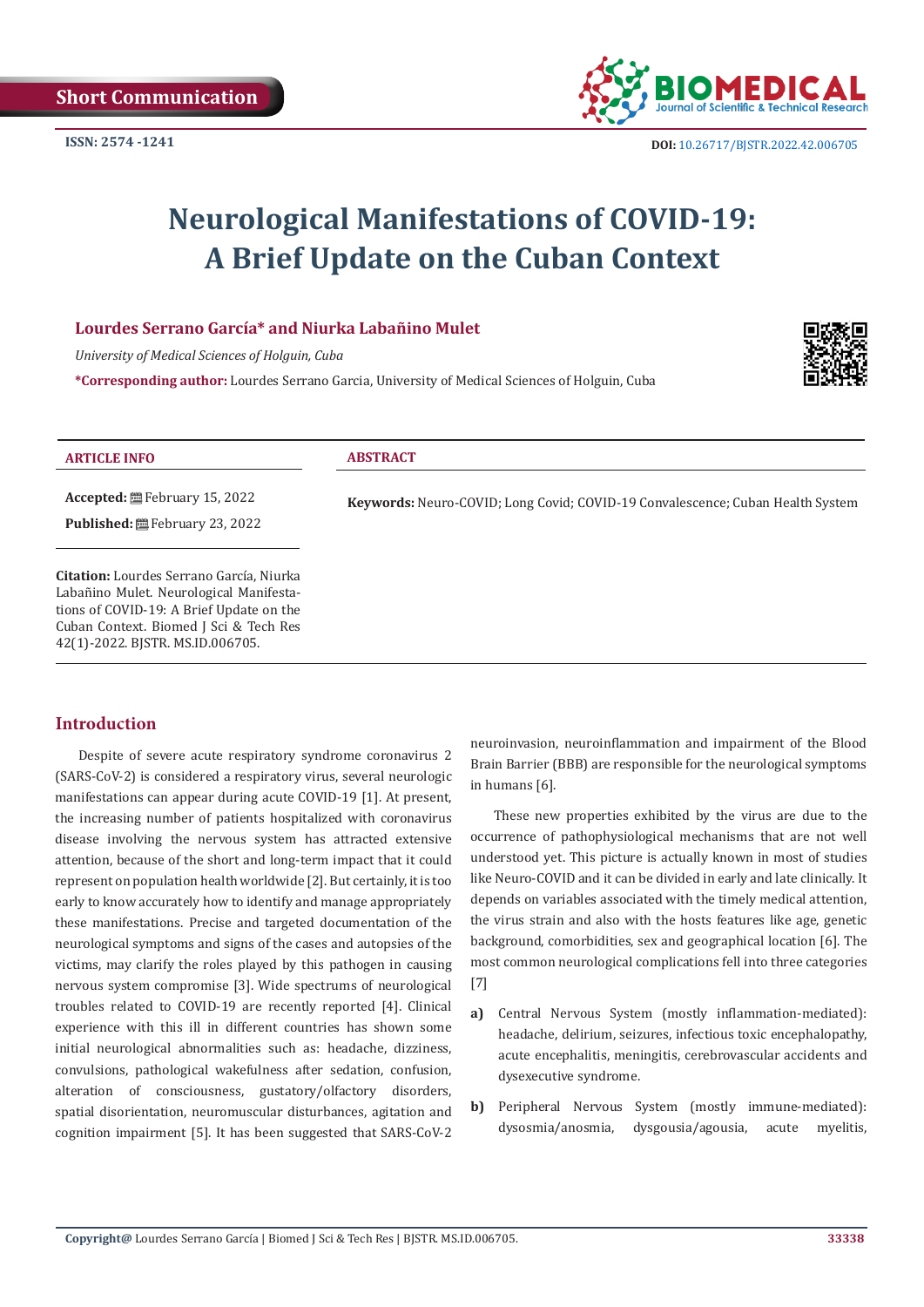Guillain-Barre syndrome, Miller Fisher syndrome, Polyneuritis cranialis; and

**c)** Musculoeskeletal (direct injury): atonia y paresis.

A considerable number of investigations have reported the presence of SARS-CoV-2 in the CSF (Cerebrospinal Fluid) and postmortem brain tissue of COVID-19 patients with encephalitis. However, there are contradictory findings that may indicate that the neurological complications are due to severe systemic inflammation and not the direct invasion of the brain. It has been suggested that pathogen could invade the CNS (Central Nervous System) via hematogenous route through the binding to its receptors on BBB endothelial cells, passing across them (which do not involve any viral replication) by transcytosis and finally reaching the brain. The other proposed mechanism involves infecting immune cells that express ACE2, such as monocytes, granulocytes, and lymphocytes (Trojan horse" mechanism) [8]. The infected immune cells may then carry SARS-CoV-2 to the CNS, where it can infect the brain; however, viral replication in this kind of cells needs to be confirmed. Another mechanism consists in passing through disrupted endothelial cells' tight junctions (paracellular route). The virions may also reach the CNS via peripheral nerves, more specifically the olfactory sensory neurons. The high expression of ACE2 and the priming protease Transmembrane Serine Protease 2 (TMPRSS2) in sustentacular cells and stem cells of the olfactory epithelium and olfactory bulb, may allow for retrograde or antegrade transport into the CNS [8]. There is an urgent need to understand the pathophysiology of these disorders and develop disease-modifying therapies [1].

Early in the COVID-19 pandemic, patients have described lingering syndromes following acute infection, now called Long Covid. These syndromes often include predominant neurologic and psychiatric symptoms, like difficulty with memory, concentration and ability to accomplish everyday tasks, frequent headaches, alterations in skin sensation, autonomic dysfunction, intractable fatigue, delusions and paranoia in severe cases. This has raised the possibility that infection may accelerate or trigger future development of neurodegenerative diseases such as Alzheimer's or Parkinson's maladies. It is emphasizing that many people who experience Long Covid are less than 50 years old and were healthy and active prior to infection [1]. No information is yet available regarding neurodevelopmental trajectories in children, who usually experience mild COVID-19 and manifest few neurologic or psychiatric symptoms during or after acute illness. During the last two years, the Institute of Neurology and Neurosurgery of Cuba carried out studies on the neurological manifestations in convalescents from COVID-19 in Havana [9]. The objective was to evaluate the percentage of patients who suffered from this type of clinical picture, its intensity and possible persistence. Investigations

of the effects were made through a retrospective survey in a mobile application designed by the Cybernetics Department of the Neuroscience Center of the country. In addition, brain electrical activity was explored through electroencephalography and some questionnaires were applied to determine the psychiatric alterations associated with COVID-19.

The inquiries were made in a language understandable to the patients in order to specify the alterations of the nervous system. Participants with neurological evidence prior to infection with SARS-CoV-2 were excluded from the study. The analyses showed a high frequency of symptoms such as headaches and loss of taste/ smell and chronic fatigue, diarrhea and cardiac arrhythmias were declared as occasional. In 2020, a high incidence of visual damage was found, since 20% of the individuals testified a decrease in visual acuity and 30% had dizziness related to the infection [9]. It should be noted that in both years, a high number of these alterations were notified in individuals who suffered from mild symptoms, even completely asymptomatic. Regarding to the residual manifestations, the persistence time is still not clearly known. Another study took place at the Pedro Kourí Institute of Tropical Medicine to measure the impact of SARS-CoV-2 infection; this time, it was demonstrated that neurological sequelae were the most frequent in the convalescent's egresses from the institution. After recovery, the patients exhibited sleep and adjustment disorders, nervousness, anxiety, depression and chronic fatigue [10].

Based on the follow-up of the cases that manifested severe and critical stages, the persistence of neurological complications was confirmed up to six months after the onset of the disease (Long Covid). The results of the project also made possible to characterize the immunological behavior and to find evidence regarding to the future of Cuban anti-COVID-19 vaccines. In the case of the pediatric population in Cuba, some usual neurological alterations have been described, such as: encephalitis, excitability and lack of concentration. In January 2021, around 93% of all convalescents in the country had been fully evaluated [11]. The consultations with the highest attendance were pneumology and physiotherapy, which covered 50% of the cases respect to those of nephrology, cardiology, psychology and psychiatry. Currently the care protocol in these cases covers fourteen specialties.

#### **Final Considerations**

The unpredictable nature of the convalescence stage can be declared with complete certainty, since COVID-19 is a disease about which we still do not know more than we do. This occurs because the first cases recovered have just a few months, which is a little time to have a comprehensive vision and make an effective description of the stage. In this sense, the health system in Cuba,